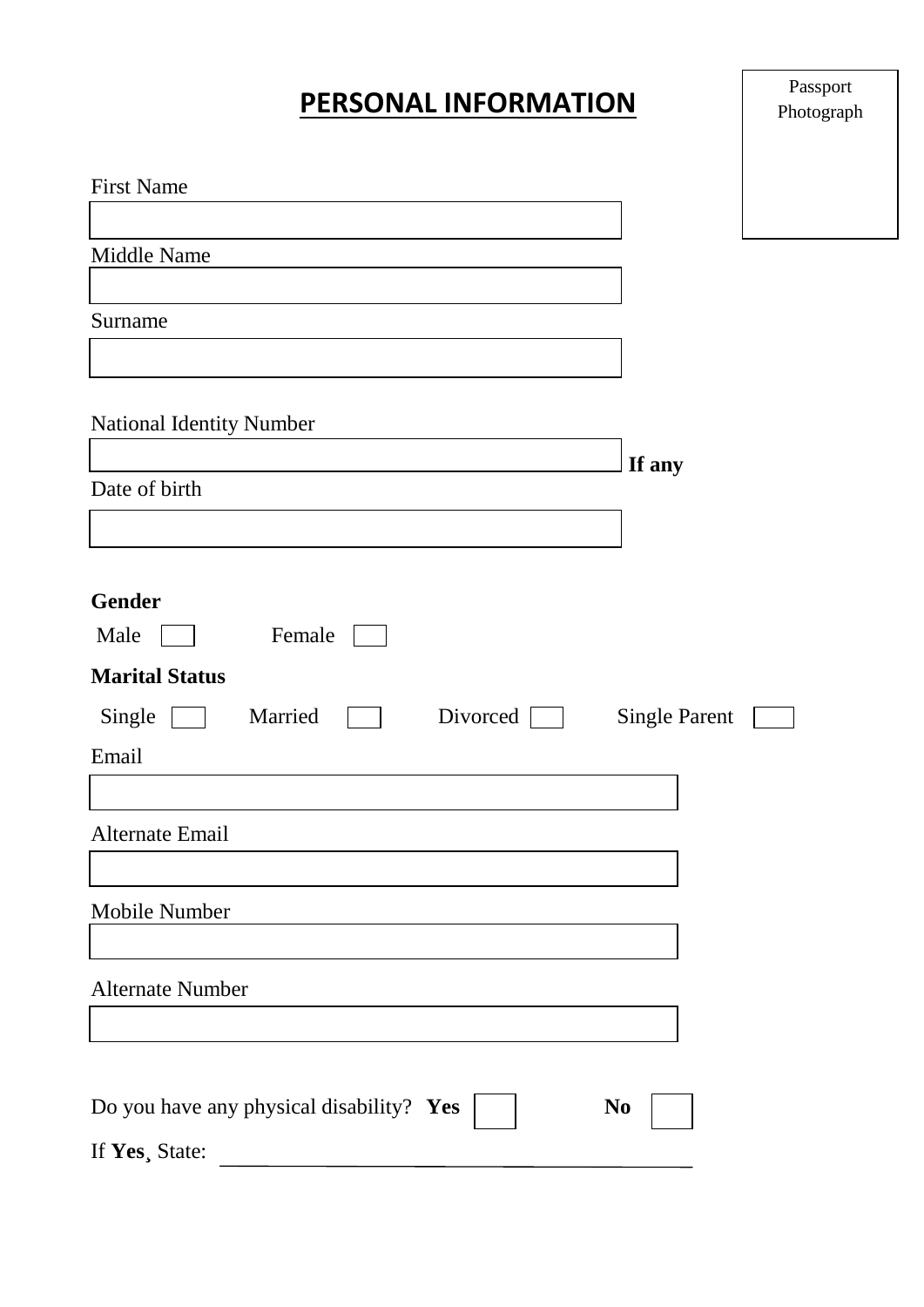# **RESIDENTIAL DETAILS**

| Address                |                            |  |
|------------------------|----------------------------|--|
|                        |                            |  |
| City                   |                            |  |
|                        |                            |  |
| <b>State</b>           |                            |  |
|                        |                            |  |
| Country                |                            |  |
|                        |                            |  |
| Post Code              |                            |  |
|                        |                            |  |
|                        | <b>NATIONALITY DETAILS</b> |  |
| Country of Origin      |                            |  |
|                        |                            |  |
| <b>State of Origin</b> |                            |  |
|                        |                            |  |
| LGA of Origin          |                            |  |
|                        |                            |  |
| Community of Origin    |                            |  |
|                        |                            |  |
|                        | <b>NEXT OF KIN DETAILS</b> |  |
| Next of Kin            |                            |  |
|                        |                            |  |
| Address                |                            |  |
|                        |                            |  |
| Relationship           |                            |  |

Mobile number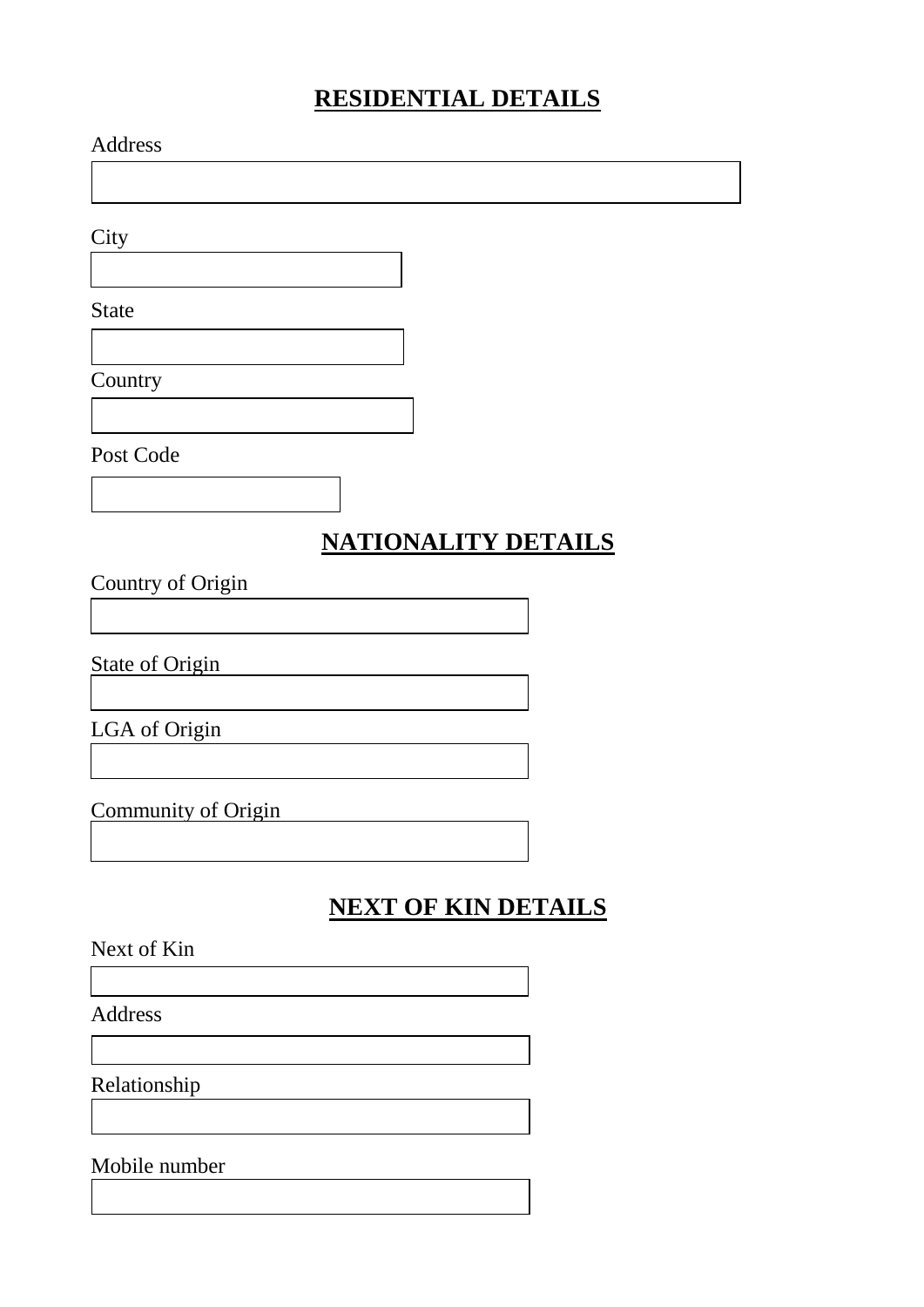# **ACADEMIC REFEREE DETAILS**

| Academic Referee                                                      |                      |
|-----------------------------------------------------------------------|----------------------|
| Occupation                                                            |                      |
| Address                                                               |                      |
| Mobile Number                                                         |                      |
| Email                                                                 |                      |
|                                                                       |                      |
|                                                                       | PARENTAL INFORMATION |
| Name of Father                                                        | State of Origin      |
| Name of Mother                                                        | State of Origin      |
| Number of Siblings                                                    |                      |
| <b>Parents Marital Status</b><br>Separated<br>One Deceased<br>Married | <b>Both Deceased</b> |
| <b>Parents Occupation</b>                                             |                      |
| Father                                                                |                      |
| Mother                                                                |                      |
|                                                                       |                      |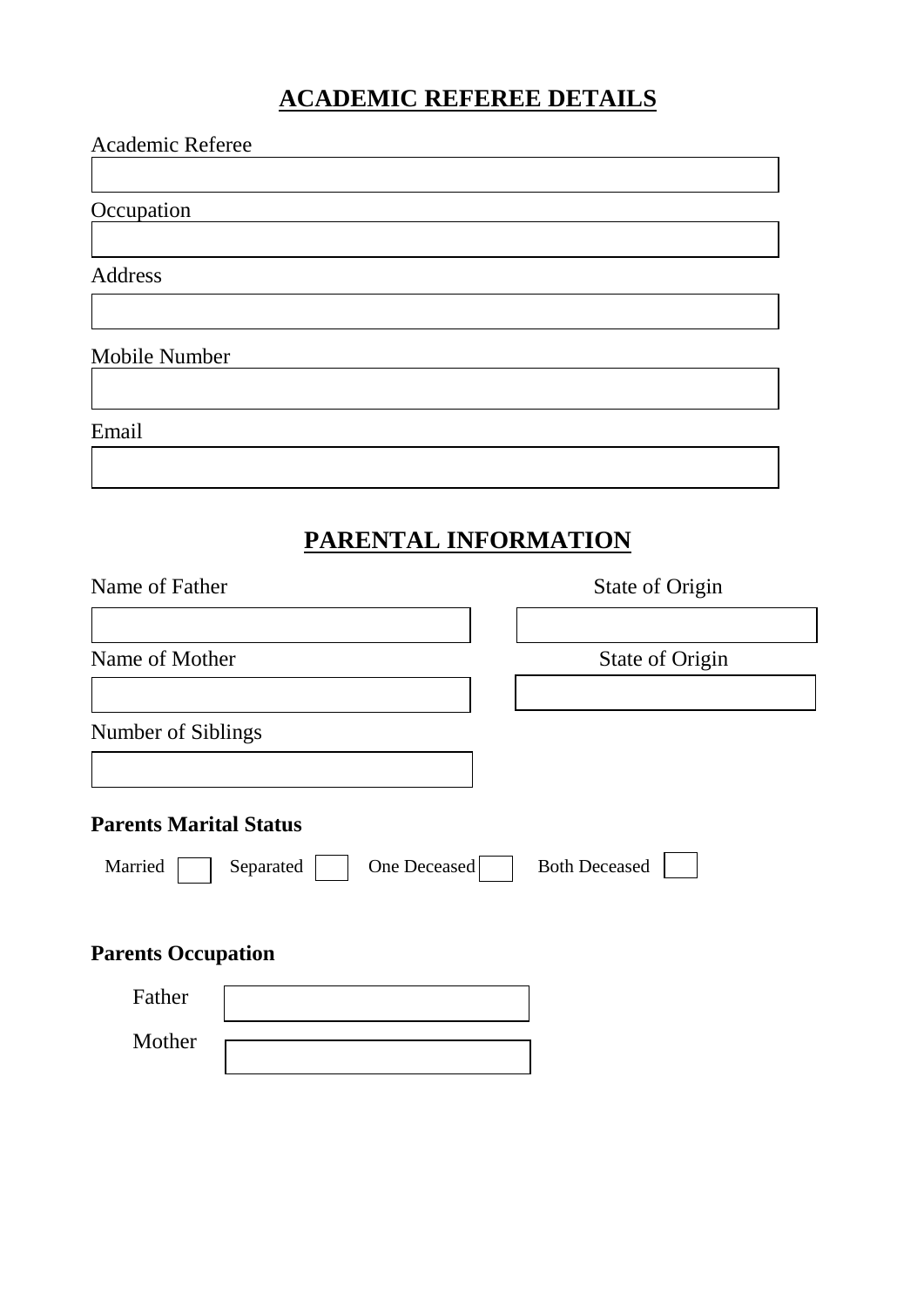# **JAMB DETAILS**

| <b>JAMB</b> Registration Number |            |                |  |
|---------------------------------|------------|----------------|--|
| <b>JAMB</b> Score               |            |                |  |
| Course Intended                 |            |                |  |
| University Of Choice            |            |                |  |
| 1st<br>2nd                      |            |                |  |
| Are You On Scholarship/Bursary? | <b>Yes</b> | N <sub>0</sub> |  |
| Name of Awarding Institution    |            |                |  |

## **SECONDARY LEVEL**

Provide details of your secondary education and institutions attended

| Name of Institution | Entry | Exit |                             | Grades   |
|---------------------|-------|------|-----------------------------|----------|
|                     | year  | Year | "O" Level<br>Subjects Taken | Obtained |
|                     |       |      |                             |          |
|                     |       |      |                             |          |
|                     |       |      |                             |          |
|                     |       |      |                             |          |
|                     |       |      |                             |          |
|                     |       |      |                             |          |
|                     |       |      |                             |          |
|                     |       |      |                             |          |
|                     |       |      |                             |          |

#### **PRIMARY LEVEL**

| Name of Primary<br>School | <b>Entry Year</b> | Exit Year | <b>Certificate Obtained</b> |
|---------------------------|-------------------|-----------|-----------------------------|
|                           |                   |           |                             |
|                           |                   |           |                             |
|                           |                   |           |                             |

### **BANK DETAILS**

Provide your bank details

| <b>Account Name</b> | <b>Bank</b> | <b>Account Number</b> | <b>BVN</b> |
|---------------------|-------------|-----------------------|------------|
|                     |             |                       |            |
|                     |             |                       |            |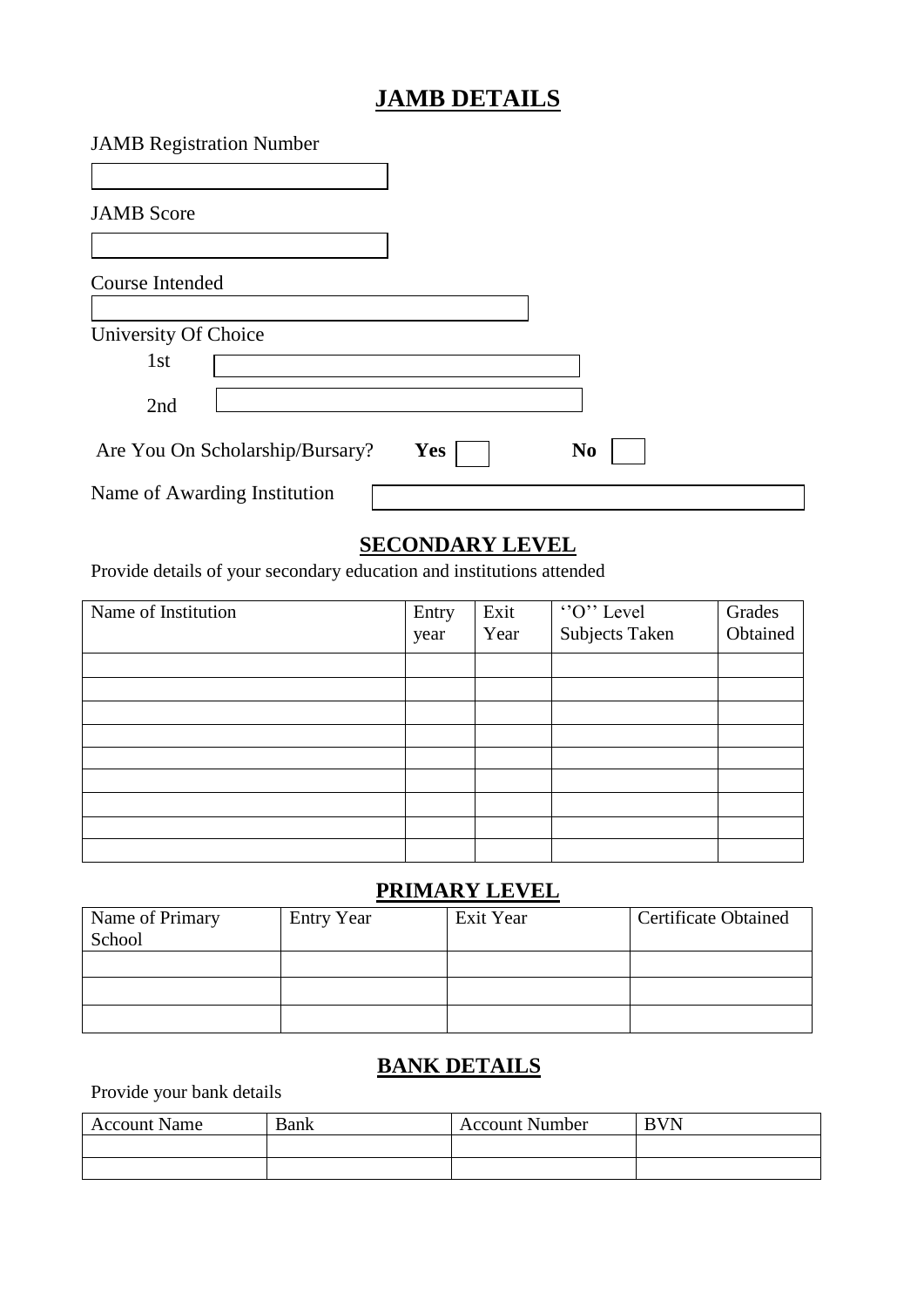# **PERSONAL STATEMENT**

(**Why do you think you are eligible for a scholarship award?)**

How did you get to know about POTAF?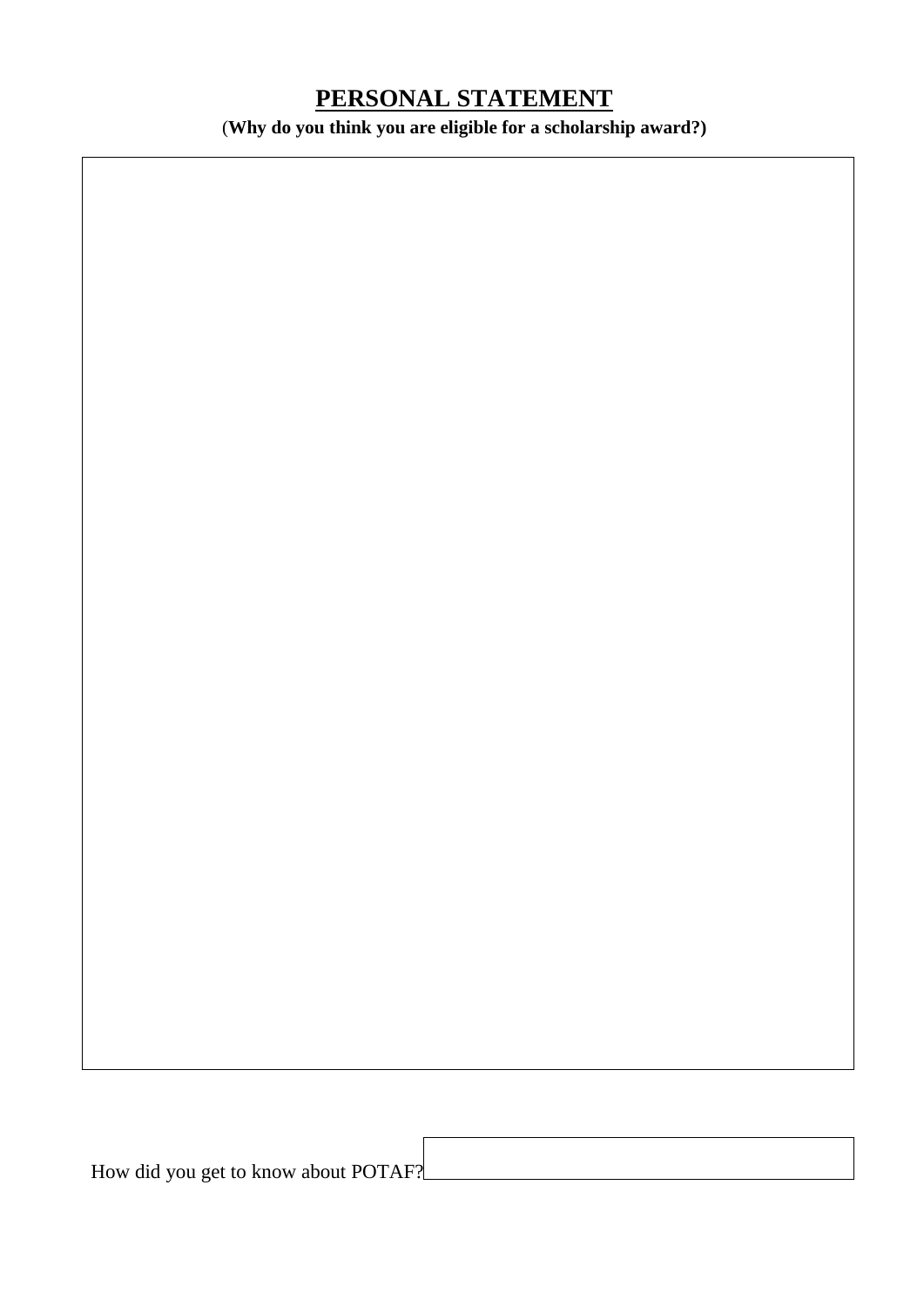## **TERMS AND CONDITIONS**

- a) Candidates must maintain an overall academic CGPA of 3.0 every year.
- b) Candidates must not be found in violation of school rules and regulations.
- c) Candidates must not belong to any known or secret cults, either before or during the period of the scholarship.
- d) Candidates must not solicit scholarships from other scholarship awarding organisations.
- e) Candidates must not withdraw or take leave of absence during the school year without due notification to the foundation.
- f) Candidates are expected to carry out a yearly 2 week summer volunteer service within the POTAF organisation.
- g) POTAF reserves the right to cancel or suspend a scholarship award if it discovers that an awardee has provided false information.
- h) Names of successful candidates will be published in National Dailies.
- i) The POTAF does not discriminate on the basis of religion, gender, age, and physical disability.
- j) Multiple applications will lead to immediate disqualification.
- k) Collection and submission of application forms are free.
- l) The decision of this committee is final and cannot be overruled.

*I, The UNDERSIGNED, hereby acknowledge that I have read and understood the above terms and conditions of the fund and agree to abide by them.*

**NAME** ................................................

**SIGNATURE** ................................................. **DATE.**............................

| <b>DATE</b> |  |
|-------------|--|
|-------------|--|

For office use: